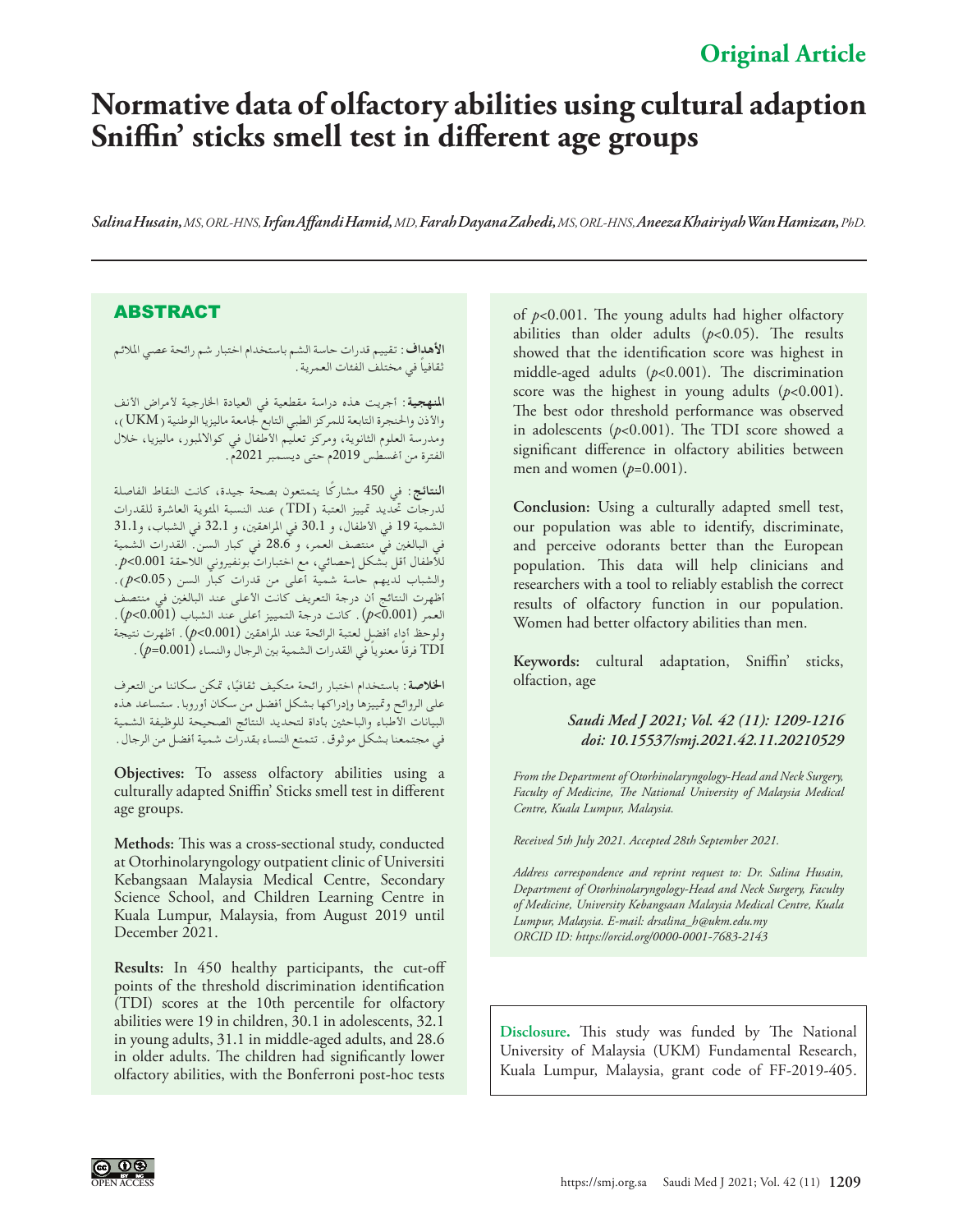Ifaction, one of the special senses, is the sensation  $\mathcal I$  of smell that results from the detection of odors in the environment. The sense of smell determines our ability to perceive a large number of odors that can influence our mood, cognition, and behavior. The sense of smell plays an important role in enhancing the quality of life, and also helps to identify health hazards, such as spoiled food, gas leaks, and fire.<sup>[1](#page-6-0)[,2](#page-6-1)</sup>

In the general population, olfaction disorders have been underestimated as commonly the patients are unaware of their smell disorders[.3](#page-6-2) The prevalence of olfactory disorders is 19% with 13-16% accounting for hyposmia, and 5% for anosmia.<sup>[4](#page-6-3),5</sup> It can be categorized as normosmia (normal sense of smell), hyposmia (reduced sense of smell), and anosmia (no sense of smell).

Olfactory dysfunction is common in adults as functions decline with age due to neurodegenerative diseases and cumulative loss of the olfactory epithelium due to repeated infections.<sup>1,[4](#page-6-3),[6](#page-6-5)</sup> Olfactory dysfunction in children is rare. Clinical diagnosis of olfactory dysfunction is challenging in children due to low attention span, linguistic development, and lack of odor experience.[6](#page-6-5) Oleszkiewicz et al[,7](#page-6-6) conducted a large database study involving 9139 participants and found women with better olfactory performance than men.

To date, many psychophysical and electrophysiological tests have been developed to quantify olfactory function in clinical settings.[8](#page-6-7) Psychophysical tests are much more popular, as they have more practical and less technical issues than electrophysiological testing. The Sniffin' sticks smell test is a psychophysical test developed by Hummel in 1997 and validated in several European countries[.9](#page-6-8) The test is one of the common olfactory tests used to test nasal chemosensory performance. This semi-objective olfactory test comprises 3 different components testing the sense of smell, the ability to name or identify an odor (odor identification), to differentiate odor (odor discrimination), and to perceive odor at low concentrations (odor thresholds). [10](#page-6-9) The olfactory identification test relies on the participant's familiarity with both the odorant and the descriptors in answering sheets and potentially produces an incorrect diagnosis of hyposmia in a normosmic participant.<sup>[11](#page-6-10),[12](#page-7-0)</sup> The threshold discrimination identification (TDI) score is the sum of identification, discrimination, and threshold scores. Normosmia is defined as a TDI score higher than the 10th percentile of the distribution of normal values of the study population according to age and gender. Hyposmia is defined as a TDI score lower than the 10th percentile of the distribution of normal values of the study population according to age and gender.<sup>13,[14](#page-7-2)</sup> A lower TDI score indicates that the individual has a decreased ability to identify, differentiate, and perceive

odors. Evidence showed that different values of TDI scores at the 10th percentile for different age groups. They found that the values were lower in the youngest and oldest age groups.<sup>[7](#page-6-6)</sup>

Olfactory performance depends on the cultural background. A cultural adaptation of the smell test is recommended in countries with different cultural backgrounds owing to unfamiliar odors and its description or terms used.<sup>[10](#page-6-9),[11](#page-6-10)</sup> Hence, a normative data using culture-specific adaptations should be applied to most existing tests to differentiate between normal and abnormal conditions.[15](#page-7-3) The reliable TDI cut-off point for normosmia or hyposmia in different age groups using the cultural adaptation smell test is important to avoid misinterpretation of the test results, leading to a wrong diagnosis.<sup>[16](#page-7-4)</sup>

A validated culturally adapted Malaysian version of the Sniffin' sticks smell test was carried out in a previous study.[17](#page-7-5) However, normative data of olfactory abilities in different age groups in the Malaysian population using this tool needs to be determined to make accurate diagnosis and treatment. The result will help the researcher to establish reliable integrity data of olfaction function locally and permit comparison results obtained from different centers worldwide.<sup>[12,](#page-7-0)[14](#page-7-2)</sup>

**Methods.** This was a cross-sectional study conducted at 3 centers in Malaysia. The participants were recruited from the Otorhinolaryngology outpatient clinic of Universiti Kebangsaan Malaysia (UKM) Medical Centre, Secondary Science School, and Children Learning Centre in Kuala Lumpur, Malaysia, from August 2019 until December 2021.

A total of 450 healthy participants aged 7-80 years old who passed a culturally adapted Malaysian version of Sniffin' sticks smell identification test (score: >12) were recruited in the study.

Patients who had immunodeficiency, autoimmune disease, neurogenerative and neuropsychiatric disorders, rhinitis, history of nasal surgery, pregnancy, reduce smell ability, and those with ear, throat, head and neck diseases were excluded. Participants who were recruited from otorhinolaryngology outpatient clinic were normosmic individuals mainly hospital staffs, medical officers, and their relatives. They were given appointments to be seen in the clinic. All participants met the inclusion and exclusion criteria.

Ethical approval for the study was obtained from the Research Ethics Committee of UKMMC (UKM PPI/111/8/JEP-2019-562). This study was performed as per the Declaration of Helsinki for research on human participants. The basic principles such as patient's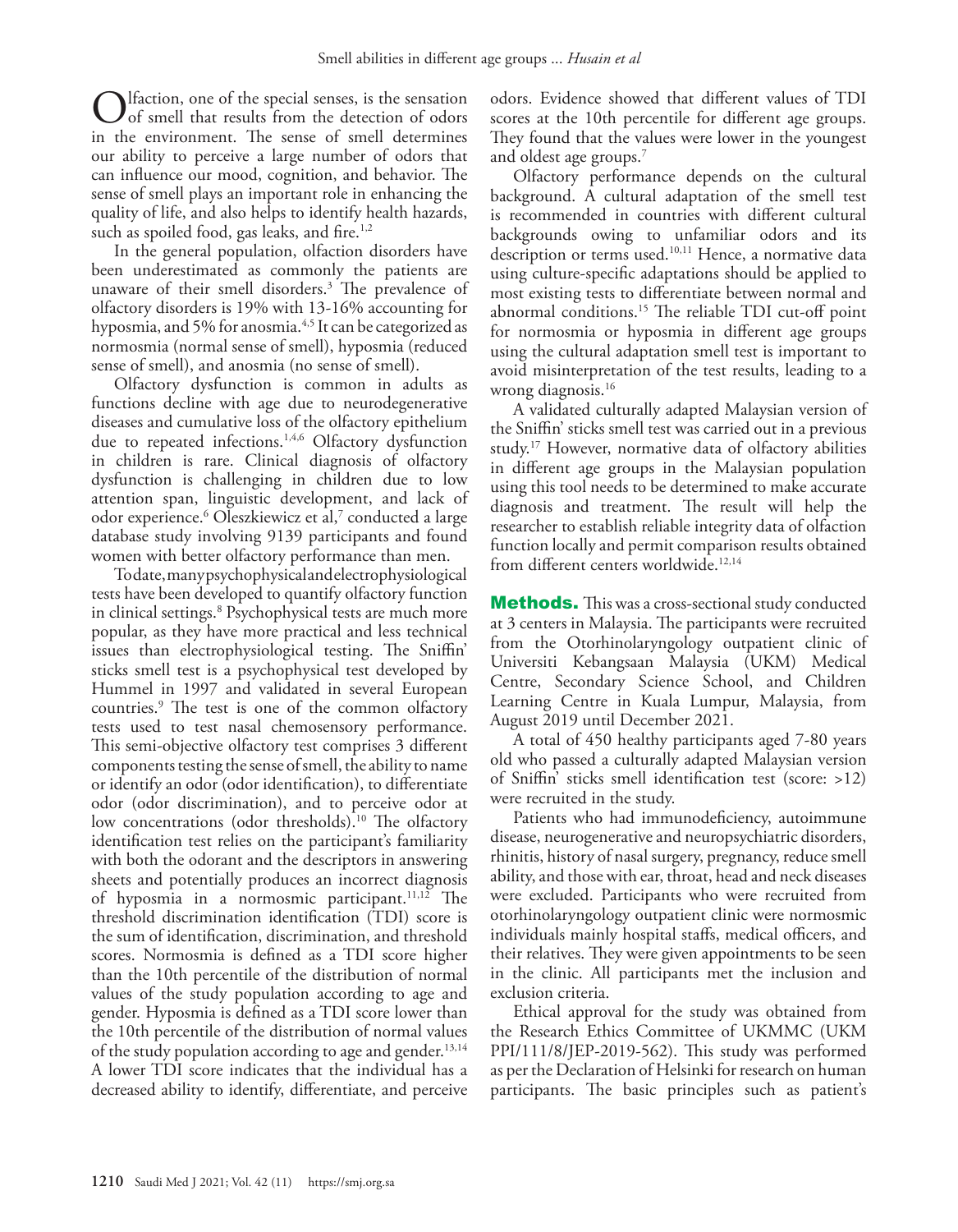health protection, the knowledge cannot trample rights, followed local regulatory norms, explained risks, burdens and benefits of the study, protection of vulnerable groups and individuals, scientific requirements and research protocols and approval by research ethics committees were granted.

Informed consent was obtained from the participant and the legal guardian for participants under 18 years of age.

The published literature was searched via an electronic database namely PubMed, SCOPUS and EMBASE. The search was performed by using keywords "smell test", "normative data", "sniffin' sticks", "smell test + age", "smell test + olfactory" and "smell test + cultural adaptation". The information provided in the article were counter checked and compared with standard textbooks.

A total of 450 healthy participants were divided into 5 age groups with 90 participants in each group: children (7-12 years), adolescents (13-17 years), young adults (18-40 years), middle-aged adults (41-60 years) and older adults (61-80 years). Demographic data, including the gender of each participant, were recorded.

Participants' olfactory ability was assessed based on identification, discrimination, and threshold using Sniffin' sticks tests (Burghart Messtechnik, Wedel, Germany). The identification test was performed using the culturally adapted Malaysian version of the Sniffin' sticks test. The tip of the pen was placed approximately 2 cm in front of both nostrils of the participants for approximately 3 seconds. The participants were then asked to identify the odorant from a list of 4 items (including one correct answer and 3 distractors). The odor identification process was repeated using 16 pens with different odors, with a time interval of 20-30 seconds between odor presentations. Participants were asked to choose an option.

For the discrimination and threshold tests, participants were blindfolded using a clean sleeping mask. A set of 16 triplet pens were labeled using green, blue, and red cap numbers from 1-16. The discrimination test demanded the participants' concentration. In the triplet pens, 2 of the pens contained the same odors, and the target pen was discriminated against for having different smells. Using a verbal command by saying the pen's number, the participants were asked to smell the odors. The order presentation of pens varied from triplet-to-triplet set, within 3 seconds of triplet intervals. The participants were asked to choose a number for the target pen. Triplets of pens were presented at intervals of 20-30 seconds.

For the threshold test, the same set of 16 triplet pens concept was used as in the discrimination test. However,

the 2 pens contained a blank filled with solvent, and the target pen to be discriminated against had n-butanol. The target pens had different concentrations: set number 16 contained the lowest concentration (highest dilution step) and set number one contained the highest concentration (lowest dilution step). The participants were familiarized with the n-butanol odor using pen number one before beginning the threshold measurements. Participants were tasked to detect which of the 3 pens had n-butanol smell within triplet intervals of 3 seconds and 20-30 seconds between triplets. Starting with the lowest concentration, a staircase paradigm was used until 2 correct answers for the target pen were found marked as the first turning point. After the starting point was detected, the next higher dilution step was offered, and the target pen considered as the second turning point was not correctly identified. The third turning point was where participants correctly identified triplets with higher concentration, twice in a row. The same procedure was performed to obtain the subsequent turning points. The threshold was defined as the mean of the last 4 turning points. Each test had a score ranging from 0-16 points. The TDI score is the sum of the threshold, discrimination, and identification scores. The TDI score was used to assess olfactory abilities.

*Statistical analysis.* Data was analyzed using the Statistical Package for Social Sciences, Version 26 (IBM Corp., Armonk, NY, USA). The data was descriptively analyzed to get the mean ± standard deviation and percentile of TDI scores for each age group. The data was explored by examining the statistical significance for the age group to TDI scores at the 10th percentile using analysis of variance (ANOVA). Pairwise comparisons using Bonferroni-corrected multiple comparisons between the 5 age groups. The independent t-test was used to compare TDI score between gender. A 95% confidence interval was advocated in the analysis. A *p*-value of <0.05 was considered significant.

**Results.** A total of 450 healthy participants were recruited in the study. The mean TDI scores for different age groups were varies. Hyposmia is defined as a TDI score lower than the 10th percentile of the distribution of normal values of the study population according to age and gender. Using a descriptive analysis, the TDI score of more than the 10th percentile is considered as normosmia, the olfactory abilities in different age groups were assessed. We found the cut-off point TDI scores for normosmia in different age groups were varies. The cut-off points of the TDI scores at the 10th percentile for olfactory abilities were 19 in children, 30.1 in adolescents, 32.1 in young adults, 31.1 in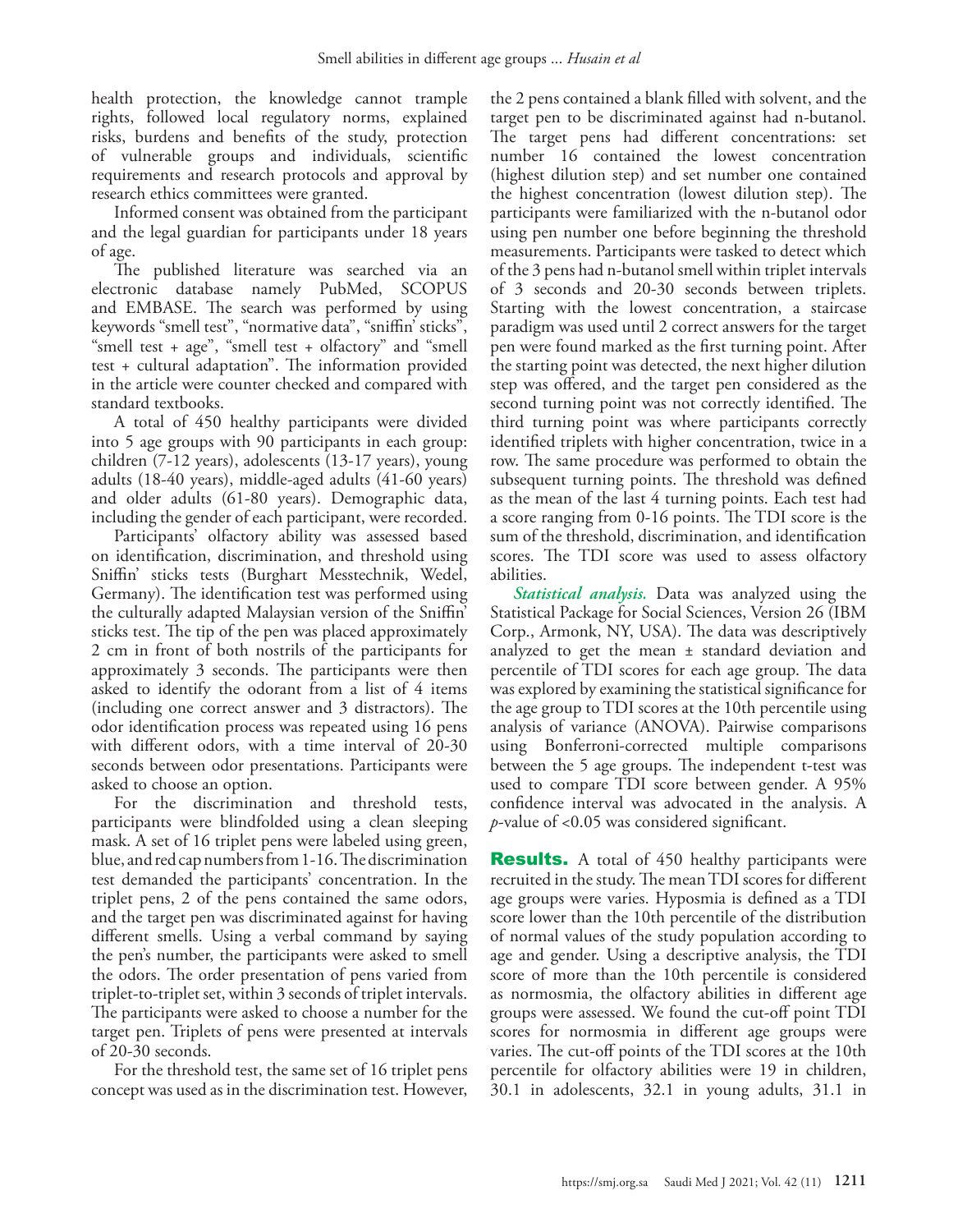middle-aged adults, and 28.6 in older adults. The lowest score was observed in children, followed by older adults, while the young adults had the highest score (**Table 1**). The pairwise comparisons of the TDI scores for all groups using Bonferroni post-hoc tests pointed out that children had significantly lower olfactory ability compared to other groups (*p*<0001). Young adults showed significantly higher olfactory abilities than older adults (*p*<0.05; **Table 2**).

We used ANOVA and Bonferroni post-hoc tests to analyse the subsets of the smell test: smell identification, discrimination, and threshold. The results showed that the identification score was highest in middle-aged adults (*p*<0.001) (**Table 3**). The discrimination score was the highest in young adults (*p*<0.001) (**Table 4**). The best odor threshold performance was observed in adolescents with a mean *p*=0.001. Odor threshold scores declined as the age increased (**Table 5**).

The TDI score showed a significant difference in olfactory abilities between men and women (*p*=0.001) suggesting that women outperformed men throughout the age. There were significant differences between genders in the discrimination (*p*<0.001) and identification  $(p=0.005)$  tests. However, the analysis showed no significant differences in the threshold test (*p*=0.478; **Table 6**).

**Discussion.** Smell is critical to avoid environmental and health hazards, such as smoke from the fire, gas leaks and spoiled food. Countries with multiple cultural backgrounds use cultural adaptation smell tests owing to the unfamiliarity of tested odors. Normative data using the cultural adaptation smell test to obtain the cut-off point for hyposmia in different age groups is critical to avoid unreliable test results, leading to an incorrect diagnosis.

A recent study by Oleszkiewicz et al,<sup>7</sup> showed various cut-off points for normosmia/hyposmia and values at the 10th percentile in the different age groups. They found the cut-off TDI score in the age group of 5-10 years was 19.4, 28.5 in 11-20 years, 30.8 in 20-30 years, 30.5 in 31-40 years, 28.2 in 41-50 years, 27.3 in 51-60

Table 1 - Normative values for the culturally adapted Malaysian version of Sniffin sticks smell test.

| Normosmic                               |                                                                                                                                                   | Female subjects |                |       |            |            | Male subjects |       |            |            | All subjects |            |
|-----------------------------------------|---------------------------------------------------------------------------------------------------------------------------------------------------|-----------------|----------------|-------|------------|------------|---------------|-------|------------|------------|--------------|------------|
|                                         | <b>THR</b>                                                                                                                                        | <b>DIS</b>      | ID             | TDI   | <b>THR</b> | <b>DIS</b> | ID            | TDI   | <b>THR</b> | <b>DIS</b> | ID           | <b>TDI</b> |
| Age group A: children (7-12 years old)  |                                                                                                                                                   |                 |                |       |            |            |               |       |            |            |              |            |
| N                                       |                                                                                                                                                   | 31              |                |       |            |            | 59            |       |            |            | 90           |            |
| Mean                                    | 10.98                                                                                                                                             | 8.84            | 9.26           | 29.02 | 10.47      | 8.90       | 9.22          | 28.60 | 10.64      | 8.88       | 9.23         | 28.74      |
| <b>SD</b>                               | 3.65                                                                                                                                              | 2.10            | 1.88           | 4.87  | 4.19       | 2.62       | 2.43          | 7.37  | 4.00       | 2.44       | 2.24         | 6.59       |
| Min                                     | 1                                                                                                                                                 | 3               | 5              | 19    | 1          | 3          | 3             | 11    | 1          | 3          | 3            | 11         |
| Max                                     | 16                                                                                                                                                | 13              | 13             | 37    | 16         | 14         | 13            | 41    | 16         | 14         | 13           | 41         |
| Percentiles                             |                                                                                                                                                   |                 |                |       |            |            |               |       |            |            |              |            |
| 5                                       | 2.20                                                                                                                                              | 4.80            | 5.60           | 19.60 | 2.00       | 4.00       | 4.00          | 15.00 | 2.00       | 4.55       | 5.00         | 16.55      |
| 10                                      | 4.60                                                                                                                                              | 6.20            | 7.00           | 22.60 | 4.00       | 6.00       | 5.00          | 17.00 | 4.05       | 6.00       | 6.10         | 19.00      |
| 25                                      | 9.00                                                                                                                                              | 7.00            | 8.00           | 26.00 | 7.50       | 7.00       | 8.00          | 23.00 | 8.00       | 7.00       | 8.00         | 24.00      |
| 50                                      | 12.00                                                                                                                                             | 9.00            | 9.00           | 28.50 | 11.00      | 9.00       | 9.00          | 30.00 | 11.75      | 9.00       | 9.00         | 29.75      |
| 75                                      | 13.00                                                                                                                                             | 10.00           | 11.00          | 32.50 | 14.00      | 11.00      | 11.00         | 34.00 | 13.63      | 11.00      | 11.00        | 33.50      |
| 90                                      | 14.90                                                                                                                                             | 11.80           | 11.00          | 36.00 | 15.00      | 13.00      | 13.00         | 37.00 | 15.00      | 12.00      | 12.00        | 36.95      |
| 95                                      | 15.40                                                                                                                                             | 12.40           | 12.40          | 36.40 | 15.00      | 13.00      | 13.00         | 39.00 | 15.00      | 13.00      | 13.00        | 38.45      |
| Age group B: teenager (13-17 years old) |                                                                                                                                                   |                 |                |       |            |            |               |       |            |            |              |            |
| N                                       |                                                                                                                                                   | 40              |                |       |            |            | 50            |       |            |            | 90           |            |
| Mean                                    | 13.18                                                                                                                                             | 11.13           | 10.98          | 35.25 | 13.28      | 10.22      | 10.90         | 34.36 | 13.23      | 10.62      | 10.93        | 34.76      |
| <b>SD</b>                               | 1.91                                                                                                                                              | 2.62            | 1.73           | 4.10  | 1.94       | 2.03       | 1.82          | 3.73  | 1.92       | 2.34       | 1.77         | 3.90       |
| Min                                     | 7                                                                                                                                                 | 6               | $\overline{7}$ | 25    | 8          | 4          | $\mathcal{I}$ | 25    | 7          | 4          | 7            | 25         |
| Max                                     | 16                                                                                                                                                | 16              | 14             | 43    | 16         | 14         | 15            | 45    | 16         | 16         | 15           | 45         |
| Percentiles                             |                                                                                                                                                   |                 |                |       |            |            |               |       |            |            |              |            |
| 5                                       | 10.00                                                                                                                                             | 6.05            | 8.00           | 28.05 | 9.00       | 7.00       | 8.00          | 27.10 | 9.00       | 7.00       | 8.00         | 28.00      |
| 10                                      | 10.05                                                                                                                                             | 7.00            | 8.10           | 29.20 | 10.10      | 7.00       | 9.00          | 30.10 | 10.05      | 7.00       | 9.00         | 30.10      |
| 25                                      | 12.13                                                                                                                                             | 9.00            | 10.00          | 32.25 | 12.00      | 9.00       | 9.75          | 32.00 | 12.00      | 9.00       | 10.00        | 32.00      |
| 50                                      | 13.00                                                                                                                                             | 12.00           | 11.00          | 35.00 | 14.00      | 10.00      | 11.00         | 35.00 | 14.00      | 11.00      | 11.00        | 35.00      |
| 75                                      | 14.75                                                                                                                                             | 13.00           | 12.00          | 39.00 | 15.00      | 12.00      | 12.00         | 36.63 | 15.00      | 12.00      | 12.00        | 37.13      |
| 90                                      | 15.45                                                                                                                                             | 14.00           | 13.00          | 40.00 | 15.00      | 13.00      | 13.00         | 39.00 | 15.00      | 13.90      | 13.00        | 40.00      |
| 95                                      | 15.98                                                                                                                                             | 15.00           | 14.00          | 42.43 | 16.00      | 13.45      | 14.45         | 40.45 | 16.00      | 14.00      | 14.00        | 41.00      |
|                                         | THR: olfactory threshold, DIS: odor discrimination, ID: odor identification, TDI: threshold discrimination identification, SD: standard deviation |                 |                |       |            |            |               |       |            |            |              |            |

TDI is a composite score as the sum of results for THR, DIS, and ID by age groups and gender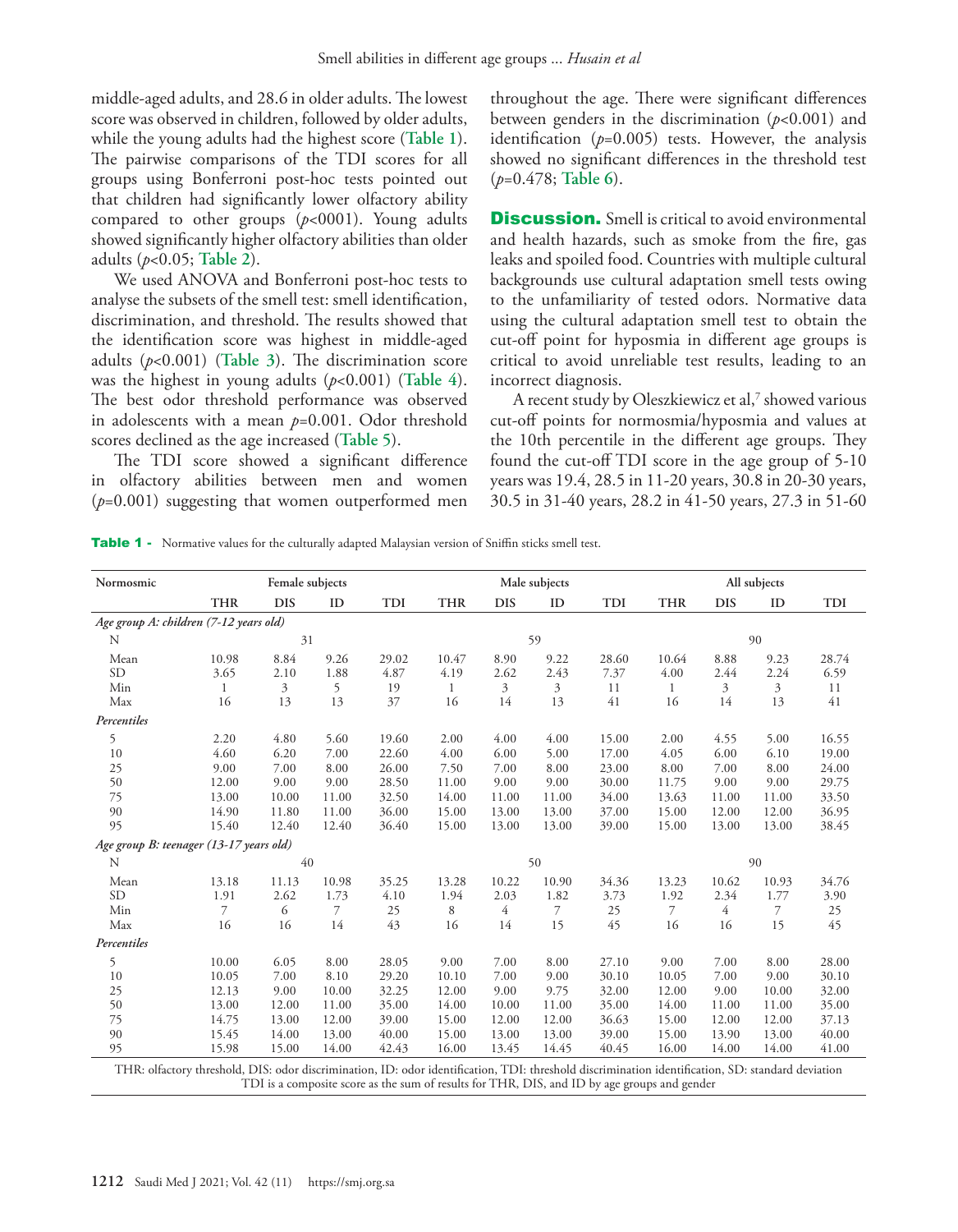## Smell abilities in different age groups ... *Husain et al*

| Normosmic                                                                                                                                          |            | Female subjects |       |       |                |            | Male subjects |                                                                                              |            |            | All subjects |       |
|----------------------------------------------------------------------------------------------------------------------------------------------------|------------|-----------------|-------|-------|----------------|------------|---------------|----------------------------------------------------------------------------------------------|------------|------------|--------------|-------|
|                                                                                                                                                    | <b>THR</b> | <b>DIS</b>      | ID    | TDI   | <b>THR</b>     | <b>DIS</b> | ID            | TDI                                                                                          | <b>THR</b> | <b>DIS</b> | ID           | TDI   |
| Age group C: young adult (18-40 years old)                                                                                                         |            |                 |       |       |                |            |               |                                                                                              |            |            |              |       |
| N                                                                                                                                                  |            | 60              |       |       |                |            | 30            |                                                                                              |            |            | 90           |       |
| Mean                                                                                                                                               | 11.54      | 12.23           | 12.80 | 36.38 | 11.54          | 12.23      | 12.80         | 36.38                                                                                        | 11.58      | 12.08      | 12.73        | 36.26 |
| SD                                                                                                                                                 | 1.89       | 1.45            | 1.41  | 2.87  | 1.89           | 1.45       | 1.41          | 2.87                                                                                         | 2.07       | 1.55       | 1.50         | 2.96  |
| Min                                                                                                                                                | 7.25       | 9               | 9     | 29.5  | 7.25           | 9          | 9             | 29.50                                                                                        | 7          | 7          | 9            | 29.50 |
| Max                                                                                                                                                | 15.50      | 16              | 16    | 41.50 | 15.50          | 16         | 16            | 41.50                                                                                        | 15.50      | 16         | 16           | 43.50 |
| Percentiles                                                                                                                                        |            |                 |       |       |                |            |               |                                                                                              |            |            |              |       |
| 5                                                                                                                                                  | 8.00       | 9.05            | 10.05 | 31.26 | 8.00           | 9.05       | 10.05         | 31.26                                                                                        | 7.89       | 9.00       | 10.00        | 31.14 |
| 10                                                                                                                                                 | 8.55       | 10.10           | 11.00 | 32.50 | 8.55           | 10.10      | 11.00         | 32.50                                                                                        | 8.05       | 10.00      | 11.00        | 32.05 |
| 25                                                                                                                                                 | 10.50      | 11.00           | 12.00 | 34.50 | 10.50          | 11.00      | 12.00         | 34.50                                                                                        | 10.50      | 11.00      | 12.00        | 34.50 |
| 50                                                                                                                                                 | 11.50      | 12.00           | 13.00 | 36.38 | 11.50          | 12.00      | 13.00         | 36.38                                                                                        | 11.50      | 12.00      | 13.00        | 35.75 |
| 75                                                                                                                                                 | 12.50      | 13.00           | 14.00 | 39.00 | 12.50          | 13.00      | 14.00         | 39.00                                                                                        | 13.50      | 13.00      | 14.00        | 38.50 |
| 90                                                                                                                                                 | 14.45      | 14.00           | 15.00 | 40.50 | 14.45          | 14.00      | 15.00         | 40.50                                                                                        | 14.50      | 14.00      | 15.00        | 40.50 |
| 95                                                                                                                                                 | 14.50      | 14.00           | 15.00 | 41.23 | 14.50          | 14.00      | 15.00         | 41.23                                                                                        | 14.73      | 14.00      | 15.00        | 41.36 |
| Age group D: middle age adult (41-60 years old)                                                                                                    |            |                 |       |       |                |            |               |                                                                                              |            |            |              |       |
| N                                                                                                                                                  |            | 54              |       |       |                |            | 36            |                                                                                              |            |            | 90           |       |
| Mean                                                                                                                                               | 11.41      | 11.85           | 13.06 | 36.26 | 11.42          | 11.72      | 12.83         | 35.81                                                                                        | 11.41      | 11.80      | 12.97        | 36.08 |
| <b>SD</b>                                                                                                                                          | 2.48       | 1.39            | 1.31  | 3.54  | 2.30           | 1.16       | 1.70          | 3.28                                                                                         | 2.40       | 1.30       | 1.47         | 3.43  |
| Min                                                                                                                                                | 5          | 8               | 10    | 25.50 | 3.50           | 10         | $\,$ 8 $\,$   | 30                                                                                           | 3.50       | 8          | 8            | 25.50 |
| Max                                                                                                                                                | 15.50      | 15              | 16    | 42    | 14.50          | 14         | 16            | 43                                                                                           | 15.50      | 15         | 16           | 43    |
| Percentiles                                                                                                                                        |            |                 |       |       |                |            |               |                                                                                              |            |            |              |       |
| 5                                                                                                                                                  | 6.25       | 9.00            | 11.00 | 29.50 | 7.33           | 10.00      | 8.85          | 30.43                                                                                        | 6.50       | 9.55       | 11.00        | 30.28 |
| 10                                                                                                                                                 | 7.25       | 10.00           | 11.00 | 30.75 | 8.35           | 10.00      | 11.00         | 31.35                                                                                        | 8.00       | 10.00      | 11.00        | 31.05 |
| 25                                                                                                                                                 | 10.38      | 11.00           | 12.00 | 34.38 | 10.00          | 11.00      | 12.00         | 33.13                                                                                        | 10.00      | 11.00      | 12.00        | 33.88 |
| 50                                                                                                                                                 | 12.00      | 12.00           | 13.00 | 37.00 | 11.63          | 12.00      | 13.00         | 35.25                                                                                        | 11.88      | 12.00      | 13.00        | 36.50 |
| 75                                                                                                                                                 | 13.00      | 13.00           | 14.00 | 39.00 | 13.00          | 13.00      | 14.00         | 38.38                                                                                        | 13.00      | 13.00      | 14.00        | 38.50 |
| 90                                                                                                                                                 | 14.50      | 13.00           | 15.00 | 40.50 | 14.00          | 13.00      | 14.30         | 40.30                                                                                        | 14.00      | 13.00      | 14.90        | 40.00 |
| 95                                                                                                                                                 | 15.5       | 13.25           | 15.25 | 41.13 | 14.08          | 13.15      | 16.00         | 42.15                                                                                        | 14.50      | 13.00      | 15.45        | 41.23 |
| Age group E: older adults (61-80 years old)                                                                                                        |            |                 |       |       |                |            |               |                                                                                              |            |            |              |       |
| N                                                                                                                                                  |            | 40              |       |       |                |            | 50            |                                                                                              |            |            | 90           |       |
| Mean                                                                                                                                               | 10.78      | 11.18           | 12.60 | 34.48 | 10.45          | 11.18      | 12.86         | 34.17                                                                                        | 10.59      | 11.18      | 12.74        | 34.31 |
| <b>SD</b>                                                                                                                                          | 2.08       | 1.28            | 1.22  | 3.41  | 2.10           | 1.27       | 1.46          | 4                                                                                            | 2.08       | 1.27       | 1.35         | 3.73  |
| Min                                                                                                                                                | 5          | 8               | 10    | 26    | $\overline{4}$ | 8          | 10            | 24                                                                                           | 4          | 8          | 10           | 24    |
| Max                                                                                                                                                | 16         | 14              | 15    | 40    | 13             | 13         | 16            | 40                                                                                           | 16         | 14         | 16           | 40    |
| Percentiles                                                                                                                                        |            |                 |       |       |                |            |               |                                                                                              |            |            |              |       |
| 5                                                                                                                                                  | 7.53       | 8.05            | 10.05 | 28.00 | 5.88           | 8.55       | 10.55         | 27.10                                                                                        | 7.28       | 8.55       | 10.55        | 28.00 |
| 10                                                                                                                                                 | 8.00       | 10.00           | 11.00 | 29.20 | 7.50           | 10.00      | 11.00         | 28.50                                                                                        | 8.00       | 10.00      | 11.00        | 28.55 |
| 25                                                                                                                                                 | 9.50       | 10.00           | 12.00 | 32.63 | 9.50           | 10.00      | 12.00         | 31.50                                                                                        | 9.50       | 10.00      | 12.00        | 31.88 |
| 50                                                                                                                                                 | 11.00      | 11.00           | 13.00 | 34.50 | 11.00          | 11.50      | 13.00         | 34.00                                                                                        | 11.00      | 11.00      | 13.00        | 34.00 |
| 75                                                                                                                                                 | 12.00      | 12.00           | 13.75 | 37.00 | 12.00          | 12.00      | 14.00         | 38.00                                                                                        | 12.00      | 12.00      | 14.00        | 37.13 |
| 90                                                                                                                                                 | 13.00      | 12.90           | 14.00 | 39.00 | 12.95          | 13.00      | 14.90         | 39.00                                                                                        | 13.00      | 13.00      | 14.00        | 39.00 |
| 95                                                                                                                                                 | 13.48      | 13.00           | 14.00 | 39.95 | 13.00          | 13.00      | 16.00         | 40.00                                                                                        | 13.00      | 13.00      | 15.00        | 40.00 |
| THR: olfactory threshold, DIS: odor discrimination, ID: odor identification, TDI: threshold discrimination identification, SD: standard deviation, |            |                 |       |       |                |            |               |                                                                                              |            |            |              |       |
|                                                                                                                                                    |            |                 |       |       |                |            |               | TDI is a composite score as the sum of results for THR, DIS, and ID by age groups and gender |            |            |              |       |

|  | <b>Table 1</b> - Normative values for the culturally adapted Malaysian version of Sniffin Sticks Smell Test (continued). |  |  |  |  |  |  |  |  |
|--|--------------------------------------------------------------------------------------------------------------------------|--|--|--|--|--|--|--|--|
|--|--------------------------------------------------------------------------------------------------------------------------|--|--|--|--|--|--|--|--|

Table 2 - The differences between mean TDI scores of 2 age groups.

| Age group                        |                    | Children (17-12 years) Adolescents (13-17 years) | Young adults (18-40 years) | Middle-aged adults (41-60 years)                                                                                                                         |
|----------------------------------|--------------------|--------------------------------------------------|----------------------------|----------------------------------------------------------------------------------------------------------------------------------------------------------|
| Adolescents (13-17 years)        | $-6.011 (p<0.001)$ |                                                  |                            |                                                                                                                                                          |
| Young adults (18-40 years)       | $-7.517(p<0.001)$  | $-1.506(p=0.197)$                                |                            |                                                                                                                                                          |
| Middle-aged adults (41-60 years) | $-7.339 (p<0.001)$ | $-1.328(p=0.396)$                                | $0.178(p=1.000)$           |                                                                                                                                                          |
| Older adults (61-80 years)       | $-5.561 (p<0.001)$ | $0.450(p=1.000)$                                 | 1.956 ( $p<0.050$ )        | 1.778 $(p=0.060)$                                                                                                                                        |
|                                  |                    | (p<0.001; p<0.05)                                |                            | The differences between mean scores of 2 age groups (group in a column - group in a row) and the post-hoc test: Bonferroni correction significance level |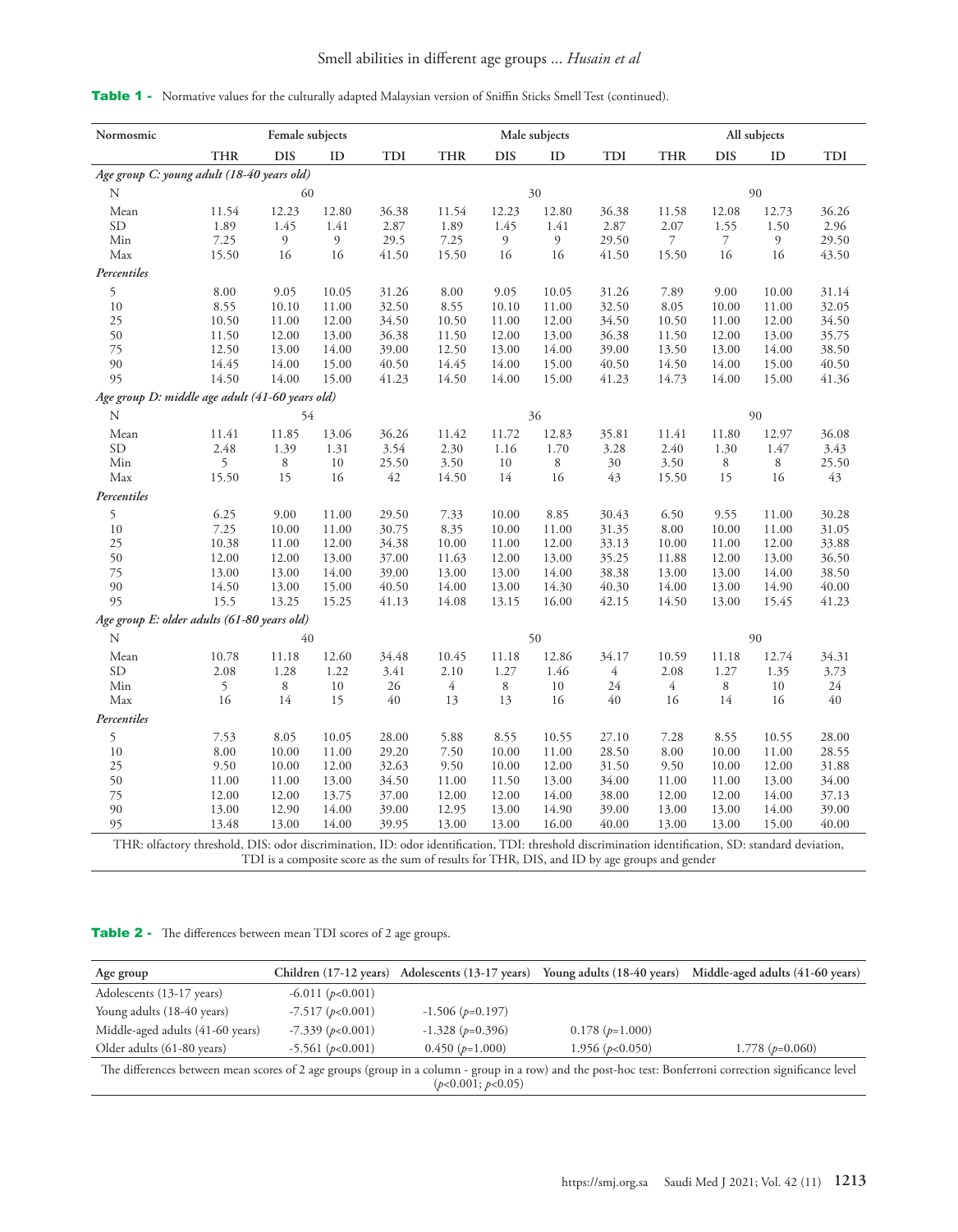| <b>Table 3</b> - The differences between mean smell sub-test (identification test) scores of 2 age groups. |  |
|------------------------------------------------------------------------------------------------------------|--|
|------------------------------------------------------------------------------------------------------------|--|

| Age group                                                                                                                                                |                        |                        |                        | Children (7-12 years) Adolescents (13-17 years) Young adults (18-40 years) Middle-aged adults (41-60 years) |
|----------------------------------------------------------------------------------------------------------------------------------------------------------|------------------------|------------------------|------------------------|-------------------------------------------------------------------------------------------------------------|
|                                                                                                                                                          |                        |                        |                        |                                                                                                             |
| Adolescents (13-17 years)                                                                                                                                | $-1.698(p<0.001)$      |                        |                        |                                                                                                             |
| Young adults (18-40 years)                                                                                                                               | $-3.509$ ( $p<0.001$ ) | $-1.810(p<0.001)$      |                        |                                                                                                             |
| Middle-aged adults (41-60 years)                                                                                                                         | $-3.742$ ( $p<0.001$ ) | $-2.044$ ( $p<0.001$ ) | $-0.233$ ( $p=0.359$ ) |                                                                                                             |
| Older adults (61-80 years)                                                                                                                               | $-3.520(p<0.001)$      | $-1.821 (p<0.001)$     | $-0.011(p=0.965)$      | $-0.222(p=0.383)$                                                                                           |
| The differences between mean scores of 2 age groups (group in a column - group in a row) and the post-hoc test: Bonferroni correction significance level |                        |                        |                        |                                                                                                             |
|                                                                                                                                                          |                        | (p<0.001; p<0.05)      |                        |                                                                                                             |

Table 4 - The differences between mean smell subtest (discrimination test) scores of 2 age groups.

| Age group                                                                                                                                                |                        |                        |                  | Children (7-12 years) Adolescents (13-17 years) Young adults (18-40 years) Middle-aged adults (41-60 years) |
|----------------------------------------------------------------------------------------------------------------------------------------------------------|------------------------|------------------------|------------------|-------------------------------------------------------------------------------------------------------------|
| Adolescents (13-17 years)                                                                                                                                | $-1.772$ ( $p<0.001$ ) |                        |                  |                                                                                                             |
| Young adults (18-40 years)                                                                                                                               | $-3.224 (p<0.001)$     | $-1.451(p<0.001)$      |                  |                                                                                                             |
| Middle-aged adults (41-60 years)                                                                                                                         | $-2.946$ ( $p<0.001$ ) | $-1.174$ ( $p<0.001$ ) | $0.278(p=0.313)$ |                                                                                                             |
| Older adults (61-80 years)                                                                                                                               | $-2.324 (p<0.001)$     | $-0.551(p<0.05)$       | 0.900 (p<0.05)   | 0.622(p<0.05)                                                                                               |
| The differences between mean scores of 2 age groups (group in a column - group in a row) and the post-hoc test: Bonferroni correction significance level |                        | (p<0.001; p<0.05)      |                  |                                                                                                             |

Table 5 - The differences between mean smell subtest (threshold test) scores of 2 age groups.

| Age group                        | Children (7-12 years)  | Adolescents (13-17 years) | Middle-aged adults (41-60 years)                                                                                                                         | Older adults (61-80 years) |
|----------------------------------|------------------------|---------------------------|----------------------------------------------------------------------------------------------------------------------------------------------------------|----------------------------|
| Adolescents (13-17 years)        | $-2.590$ ( $p<0.001$ ) |                           |                                                                                                                                                          |                            |
| Young adults (18-40 years)       | $-0.954$ (p $< 0.05$ ) | $1.636$ (p<0.001)         |                                                                                                                                                          |                            |
| Middle-aged adults (41-60 years) | $-0.785$ (p $< 0.05$ ) | $1.806$ (p<0.001)         | $0.169$ (p=0.665)                                                                                                                                        |                            |
| Older adults (61-80 years)       | $0.035$ (p=0.929)      | $2.625$ (p $<0.001$ )     | $0.989$ (p<0.05)                                                                                                                                         | $0.819$ (p \simum 0.819)   |
|                                  |                        |                           | The differences between mean scores of 2 age groups (group in a column - group in a row) and the post-hoc test: Bonferroni correction significance level |                            |

(*p*<0.001; *p*<0.05)

Table 6 - The differences of mean TDI and subtests scores between gender using paired T-test .

| P-value |                                                                           | Scores                               |                 |  |
|---------|---------------------------------------------------------------------------|--------------------------------------|-----------------|--|
|         | Mean difference<br>$(95\% \text{ CI})$                                    | $Mean \pm SD$                        |                 |  |
|         |                                                                           |                                      | <b>THR</b>      |  |
| 0.478   | $0.19(-0.33 -$<br>(0.70)                                                  | 11.59±2.49<br>$11.40\pm3.03$         | Female<br>Male  |  |
|         |                                                                           |                                      | DIS <sub></sub> |  |
| < 0.001 | $0.76(0.36-1.15)$                                                         | $11.29 \pm 2.06$<br>$10.53 \pm 2.21$ | Female<br>Male  |  |
|         |                                                                           |                                      | ID              |  |
| 0.005   | $0.21(0.17-0.99)$                                                         | $12.01 \pm 1.98$<br>$11.43 \pm 2.42$ | Female<br>Male  |  |
|         |                                                                           |                                      | TDI             |  |
| 0.001   | $1.53(0.60-2.47)$                                                         | $34.80 \pm 4.37$<br>$33.26 \pm 5.64$ | Female<br>Male  |  |
|         | TDI: threshold discrimination identification, SD: standard deviation, CI: |                                      |                 |  |

TDI: threshold discrimination identification, SD: standard deviation, CI: confidence interval, THR: olfactory threshold, DIS: odor discrimination, ID: odor identification. Threshold discrimination identification is a composite score as the sum of results for THR, DIS and ID

years, 24.9 in 61-70 years, 19.2 in 71-80 years, and 13 in >80 years. The age group more than 80 years had the lowest score: age group 71-80 years was the second lowest, followed by the age group 5-10 years.<sup>7</sup>

In our study, we found a similar result pattern for the 10th percentile TDI score in different age groups. Our study revealed the cut-off TDI score was 19 for patients aged 7-12 years, 30.1 for the age group 13-17 years, 32.1 for the age group 18-40 years, 31.1 for the age group 41-60 years, and 28.6 for the age group 61-80 years. However, we found that the cut-off points of the TDI score for normosmia/hyposmia in adolescents, young adults, middle-aged and older adults were higher in our population than that in the European population. Furthermore, our study found that the lowest 10th percentile TDI score was observed in children, followed by older adults.

Kobal et al,<sup>[13](#page-7-1)</sup> found that the age group 6-15 years had a better score on the identification test compared to other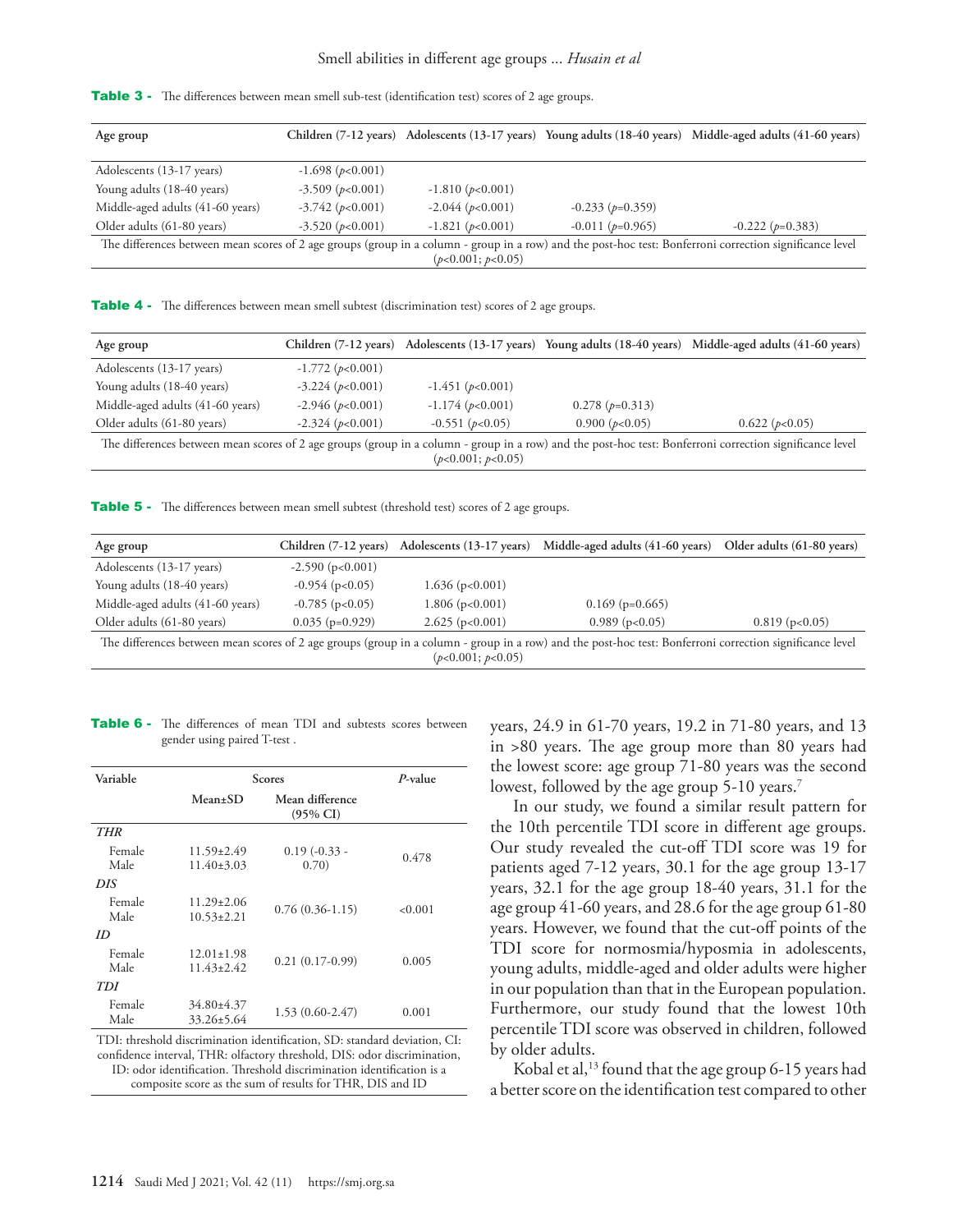groups. On the contrary, Oleszkiewicz et al[,7](#page-6-6) found that the age group 31-40 years had a significant increase in identification test scores. Our study revealed a different result whereby the middle-aged adults (41-60 years) had significantly higher scores on the identification test. It means that middle-aged population can identify odors better than other age groups.

Kobal et al, $^{13}$  found that the 16-35 years age group had a higher discrimination score than >55 years group. Oleszkiewicz et al[,7](#page-6-6) also found the highest discrimination score was in the age group 21-30 years. Our study showed similar result that young adults (19-40 years) had better discrimination scores compared to other age groups (*p*<0.05), suggesting that young adults had the highest ability to differentiate or discriminate odors.

Kobal et al, $^{13}$  $^{13}$  $^{13}$  revealed the age group 6-15 years had a significantly higher smell threshold than the 16-55 years group, and the 16-35 years age group had a better threshold than the >55 years group. Oleszkiewicz et al, $^7$  $^7$  found the highest threshold score in the age group of 21-30 years. Our study was similar to Kobal et al.<sup>13</sup> We found the best odor threshold performance was seen in adolescents (13-18 years), this means that the adolescents had the highest ability to perceive odors. Olfactory ability declined as the age increased. A study by Delgado-Losada et al,<sup>[9](#page-6-8)</sup> showed a significant decrease in odor thresholds with age. Oleszkiewicz et al,[7](#page-6-6) also reported the most pronounced loss with age in the odor thresholds test. Our study showed a similar result: the olfactory threshold declined with age. This supports the idea that it may cause damage to the olfactory system and neurodegenerative disease-causing olfactory threshold performance to decline with age.

A study involving a large sample size of 9139 participants showed a significant difference in olfactory performance between genders where women outperformed men (*p*<0.001). [7](#page-6-6) Our study also found that women had significantly better olfactory abilities compared to men with a *p*=0.001. Women in our population had a significantly higher ability to identify and discriminate odors.

*Study limitations.* A long duration was required to complete all the tests, causing a loss in participants' attention span. Difficulties in following instructions during the procedure in some of the participants may be due to the complexities of the test or the language barrier.

Our study found that the cut-off points for olfactory abilities using culturally adapted Malaysian version of sniffin' sticks smell test in our population was higher than the European population. Therefore, the cut-off points of TDI scores by Western studies can't be

implemented in our population. The cut-off scores of normosmia/hyposmia is crucial to establish the correct results of olfactory function in our population. It will be used by clinicians and in all future smell research in Malaysian population.

In conclusion, using a culturally adapted smell test, our population was able to identify, discriminate, and perceive odorants better than the European population. This study will help clinicians and researchers with a tool to reliably establish the correct results of olfactory function in our population.

Acknowledgment. *The authors gratefully acknowledge the volunteers for their participation in the study. We also acknowledge the help of doctors and staffs of the Otorhinolaryngology Department, Secondary Science School, and Children Learning Centre, Kuala Lumpur, Malaysia. We would like to thank Editage (www.editage.com) for English language editing.*

#### References

- <span id="page-6-0"></span> 1. [Dong Y, Wang Y, Liu K, Liu R, Tang S, Zhang Q, et al.](https://pubmed.ncbi.nlm.nih.gov/33912022/)  [Olfactory impairment among rural-dwelling Chinese older](https://pubmed.ncbi.nlm.nih.gov/33912022/)  [adults: prevalence and associations with demographic, lifestyle,](https://pubmed.ncbi.nlm.nih.gov/33912022/)  and clinical factors. *[Front Aging Neurosci](https://pubmed.ncbi.nlm.nih.gov/33912022/)* 2021; 13: 621619.
- <span id="page-6-1"></span> 2. [Attems J, Walker L, Jellinger KA. Olfaction and aging: a mini](https://pubmed.ncbi.nlm.nih.gov/25968962/)review. *Gerontology* [2015; 61: 485-490.](https://pubmed.ncbi.nlm.nih.gov/25968962/)
- <span id="page-6-2"></span> 3. [Nguyen DT, Rumeau C, Gallet P, Jankowski R. Olfactory](https://pubmed.ncbi.nlm.nih.gov/26384780/)  exploration: state of the art. *[Eur Ann Otorhinolaryngol Head](https://pubmed.ncbi.nlm.nih.gov/26384780/)  Neck Dis* [2016; 133: 113-118.](https://pubmed.ncbi.nlm.nih.gov/26384780/)
- <span id="page-6-3"></span> 4. [Pinkaew B, Assanasen P, Bunnag C. Smell discrimination and](https://sciendo.com/article/10.5372/1905-7415.0906.452)  [identification scores in Thai adults with normosmia.](https://sciendo.com/article/10.5372/1905-7415.0906.452) *Asian Biomedicine* [2015; 9: 789-795.](https://sciendo.com/article/10.5372/1905-7415.0906.452)
- <span id="page-6-4"></span> 5. [Liu G, Zong G, Doty RL, Sun Q. Prevalence and risk factors](https://pubmed.ncbi.nlm.nih.gov/28157672/)  [of taste and smell impairment in a nationwide representative](https://pubmed.ncbi.nlm.nih.gov/28157672/)  [sample of the US population: a cross-sectional study.](https://pubmed.ncbi.nlm.nih.gov/28157672/) *BMJ Open* [2016; 6: e013246.](https://pubmed.ncbi.nlm.nih.gov/28157672/)
- <span id="page-6-5"></span> 6. [Gellrich J, Stetzler C, Oleszkiewicz A, Hummel T, Schriever](https://pubmed.ncbi.nlm.nih.gov/28512302/)  [VA. Olfactory threshold and odor discrimination ability in](https://pubmed.ncbi.nlm.nih.gov/28512302/)  [children - evaluation of a modified "sniffin' sticks" test.](https://pubmed.ncbi.nlm.nih.gov/28512302/) *Sci Rep*  [2017; 7: 1928.](https://pubmed.ncbi.nlm.nih.gov/28512302/)
- <span id="page-6-6"></span> 7. [Oleszkiewicz A, Schriever VA, Croy I, Hähner A, Hummel T.](https://pubmed.ncbi.nlm.nih.gov/30554358/)  [Updated sniffin' sticks normative data based on an extended](https://pubmed.ncbi.nlm.nih.gov/30554358/)  sample of 9139 subjects. *[Eur Arch Otorhinolaryngol](https://pubmed.ncbi.nlm.nih.gov/30554358/)* 2019; 276: [719-728.](https://pubmed.ncbi.nlm.nih.gov/30554358/)
- <span id="page-6-7"></span> 8. [Su B, Bleier B, Wei Y, Wu D. Clinical implications of](https://pubmed.ncbi.nlm.nih.gov/33815048/)  [psychophysical olfactory testing: assessment, diagnosis, and](https://pubmed.ncbi.nlm.nih.gov/33815048/)  [treatment outcome.](https://pubmed.ncbi.nlm.nih.gov/33815048/) *Front Neurosci* 2021; 15: 646956.
- <span id="page-6-8"></span> 9. [Delgado-Losada ML, Delgado-Lima AH, Bouhaben J. Spanish](https://pubmed.ncbi.nlm.nih.gov/33297359/)  [validation for olfactory function testing using the sniffin' sticks](https://pubmed.ncbi.nlm.nih.gov/33297359/)  [olfactory test: threshold, discrimination, and identification.](https://pubmed.ncbi.nlm.nih.gov/33297359/)  *Brain Sci* [2020; 10: 943.](https://pubmed.ncbi.nlm.nih.gov/33297359/)
- <span id="page-6-9"></span>10. [Tekeli H, Altundağ A, Salihoğlu M, Cayönü M, Kendirli](https://pubmed.ncbi.nlm.nih.gov/24382345/)  [MT. The applicability of the "sniffin' sticks" olfactory test in a](https://pubmed.ncbi.nlm.nih.gov/24382345/)  Turkish population. *Med Sci Monit* [2013; 19: 1221-1226.](https://pubmed.ncbi.nlm.nih.gov/24382345/)
- <span id="page-6-10"></span>11. [Reddy G, Zak JD, Vergassola M, Murthy VN. Antagonism](https://pubmed.ncbi.nlm.nih.gov/29687778/)  [in olfactory receptor neurons and its implications for the](https://pubmed.ncbi.nlm.nih.gov/29687778/)  [perception of odor mixtures.](https://pubmed.ncbi.nlm.nih.gov/29687778/) *Elife* 2018; 7: e34958.